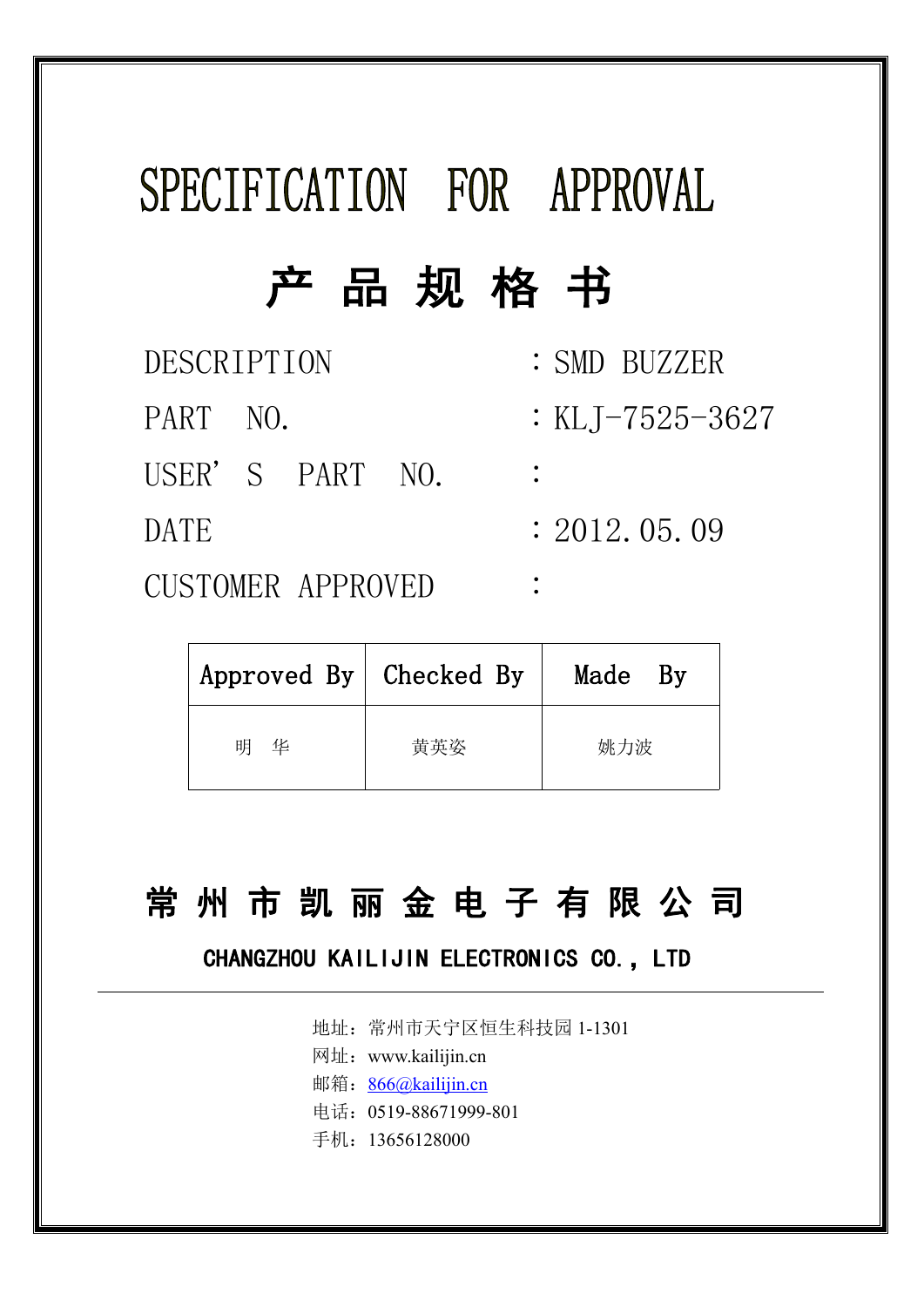## **KLJ-7525-3627**

DATE:2012.05.09

#### **1**﹒**Electrical Characteristics** VER .:0

| $2.5 - 4.5$<br>Operating Voltage (Vp-p)<br>Rated Voltage (Vp-p)<br>3.6<br>Current Consumption (mA/max.)<br>90 at Rated Voltage<br>Sound Pressure Level (dB/min.)<br>85 at 10cm at Rated Voltage<br>Coil Resistance ( $\Omega$ )<br>$16 \pm 3$<br>Operating Temperature $(\mathcal{C})$<br>$-20 \sim +60$<br>Storage Temperature $(\mathcal{C})$<br>$-30 \sim +80$ |
|-------------------------------------------------------------------------------------------------------------------------------------------------------------------------------------------------------------------------------------------------------------------------------------------------------------------------------------------------------------------|
|                                                                                                                                                                                                                                                                                                                                                                   |
|                                                                                                                                                                                                                                                                                                                                                                   |
|                                                                                                                                                                                                                                                                                                                                                                   |
|                                                                                                                                                                                                                                                                                                                                                                   |
|                                                                                                                                                                                                                                                                                                                                                                   |
|                                                                                                                                                                                                                                                                                                                                                                   |
|                                                                                                                                                                                                                                                                                                                                                                   |
| Environmental protection rule<br><b>ROHS</b>                                                                                                                                                                                                                                                                                                                      |

PS: Vp-p=1/2duty, square wave

#### **2**﹒**Typical Frequency Response Curve**

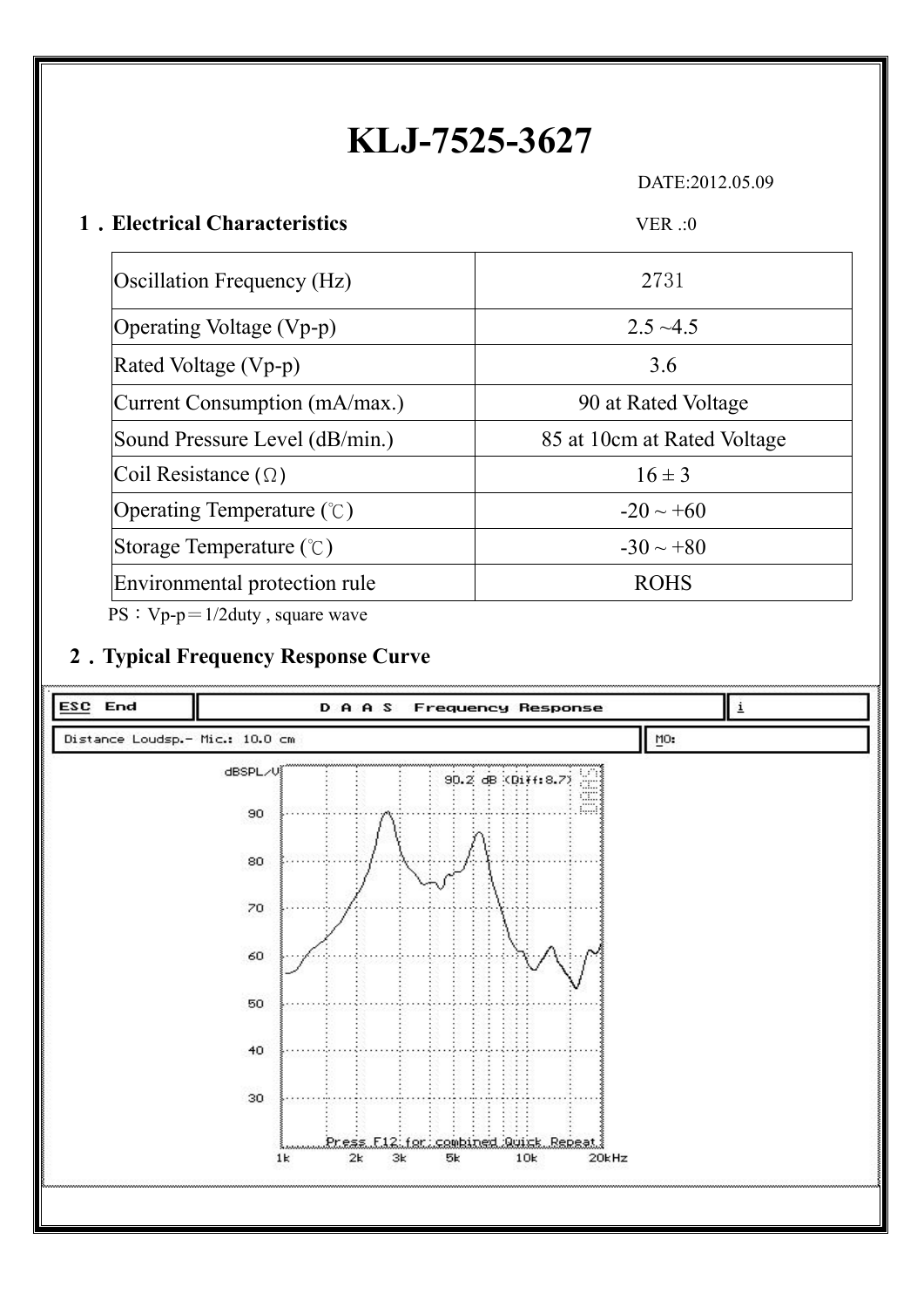#### **3**﹒**Dimensions and Material**

#### **3-1 Shape**



#### **3-2 Material**

| Housing       | LCP plastic resin (Color : Black) |
|---------------|-----------------------------------|
| Leading Pin   | <b>Tin Plated Brass</b>           |
| Weight (Gram) | 0.6                               |

#### **4**﹒**Recommend Driving Circuit**



**The base current Ib should high enough so that it saturates the collector current of the transistor with the CB load.**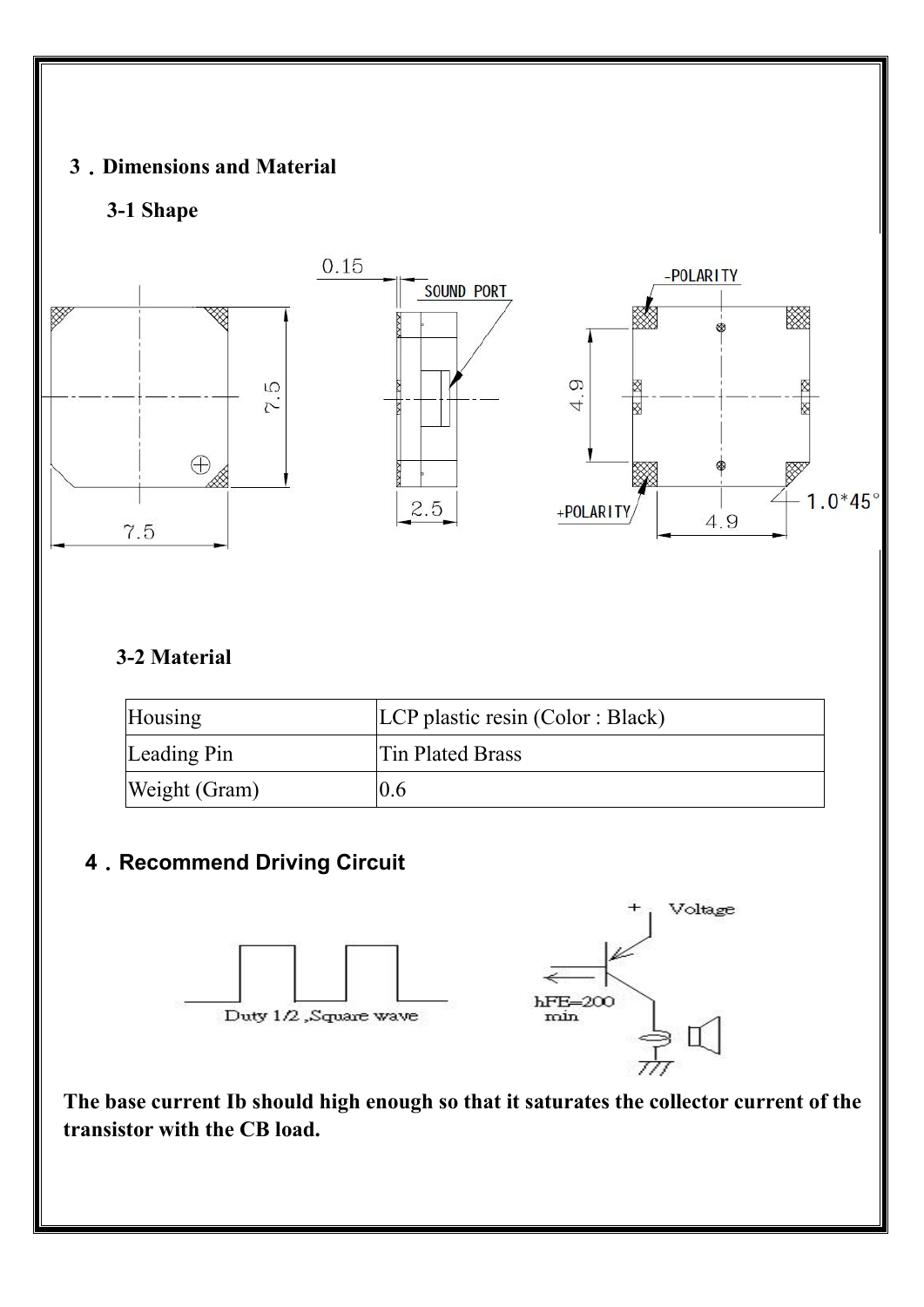#### **5. TESTING METHOD**

#### .*Standard Measurement conditions*

*Temperature:25*±*2*℃ *Humidity:45-60%*

#### .*Acoustic Characteristics*

*The oscillation frequency, current consumption and sound pressure are measured by the measuring instruments shown below.*



*In the measuring test, buzzers is placed as follows:*

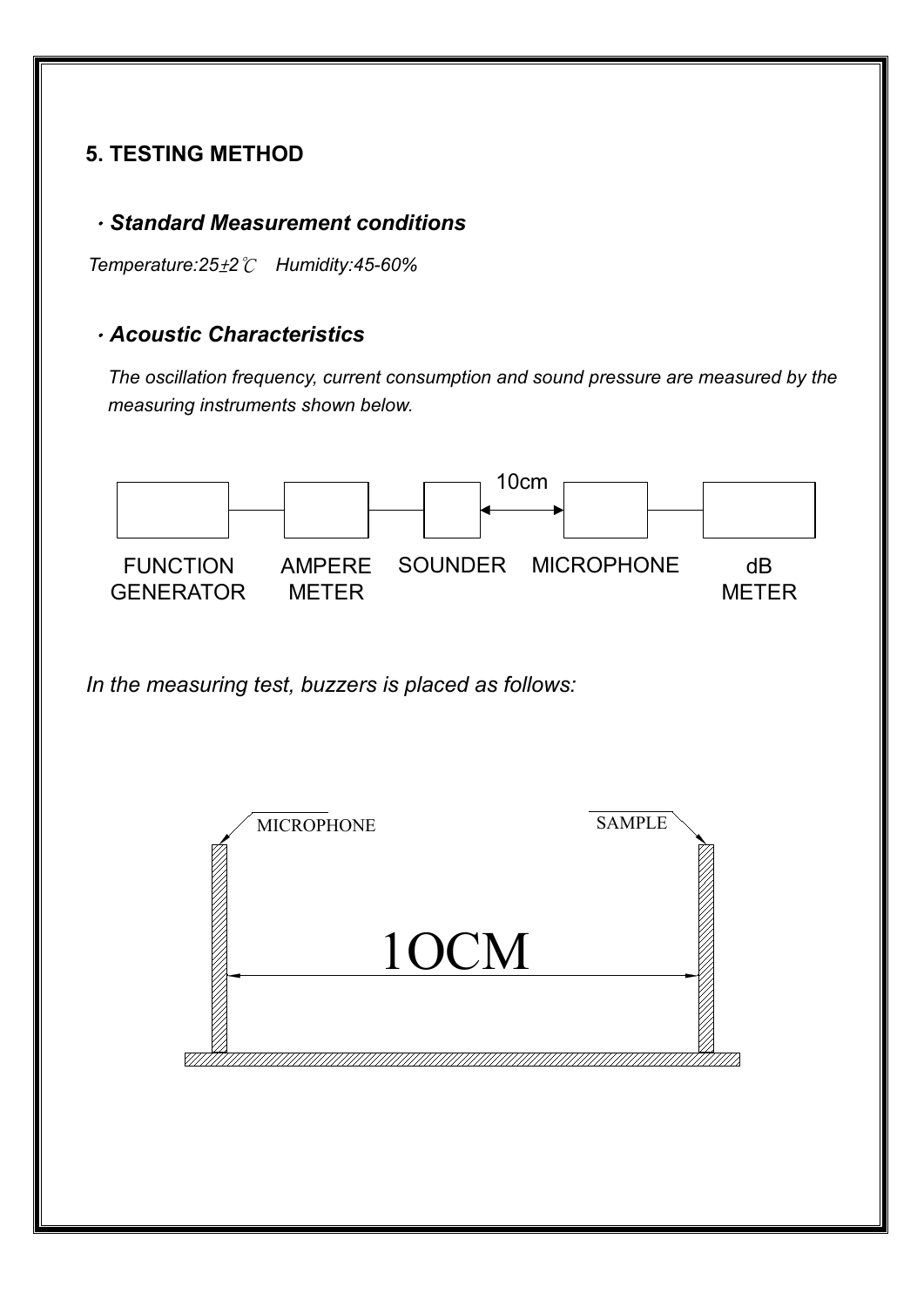#### *6.* **RELIABILITY**

| <b>ITEMS</b>    | <b>METHOD OF TEST AND MEASUREMENTS</b>                | <b>PERFORMANCE</b> |
|-----------------|-------------------------------------------------------|--------------------|
| Coldness        | After 98 hours of being exposed to -30 $\mathbb C$    | No abnormality     |
| withstanding    | environment, should be returned to normal             | shall exist        |
|                 | environment for 2 hours, then re-proceed to test.     |                    |
| <b>Hotness</b>  | After 98 hours of being exposed to +80 $\mathcal C$   | No abnormality     |
| withstanding    | environment, should be returned to normal             | shall exist        |
|                 | environment for 2 hours, then re-proceed to test.     |                    |
| <b>Humidity</b> | After 98 hours of being exposed to 40 $\degree$ 95%RH | No abnormality     |
| withstanding    | environment in actual operation, should be            | shall exist        |
|                 | returned to normal environment for 2 hours, then      |                    |
|                 | re-proceed to test.                                   |                    |
| Durability      | Testing after 1,000 hours actual continuous           | No abnormality     |
|                 | operation. (at standard measurement conditions)       | shall exist        |
| Drop            | A natural drop from 75cm high down to the             | No abnormality     |
| withstanding    | ground.                                               | shall exist        |
| Vibration       | Vibration of 2,000 cycles per minute, 2mm             | No abnormality     |
| withstanding    | amplitude, applied in $X$ , Y and Z directions for 30 | shall exist        |
|                 | minutes each.                                         |                    |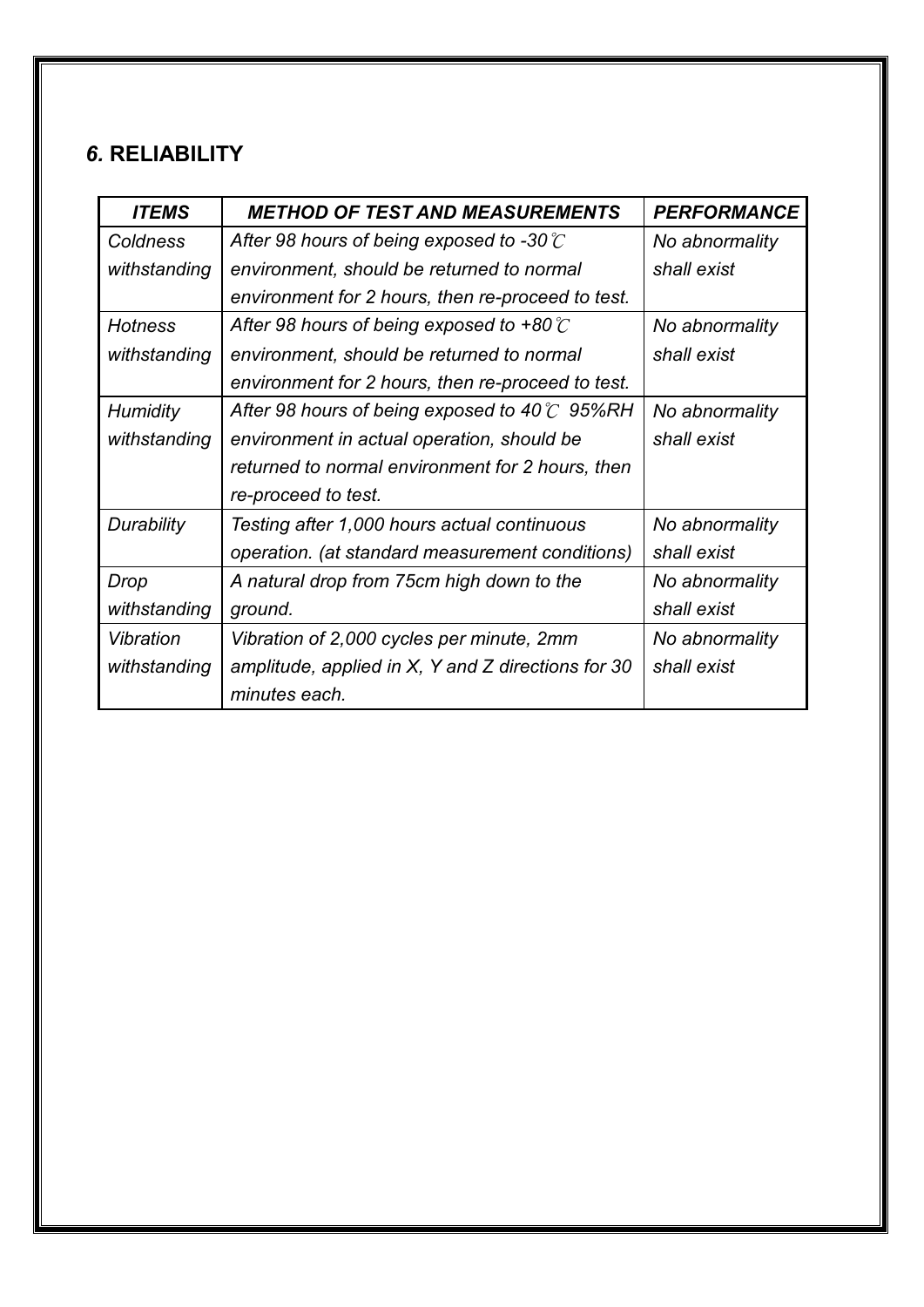#### *7.Soldering Condition*

- (1)Recommendable reflow soldering condition is as follows (Reflow soldering is twice)
- after heat of product goes down to normal. Note:It is requested that reflow soldering should be executed



Heat resistant line

(Used when heat resistant reliablity test is performed)

(2)Manual soldering

Manual soldering temperature 350 C within 10 sec.